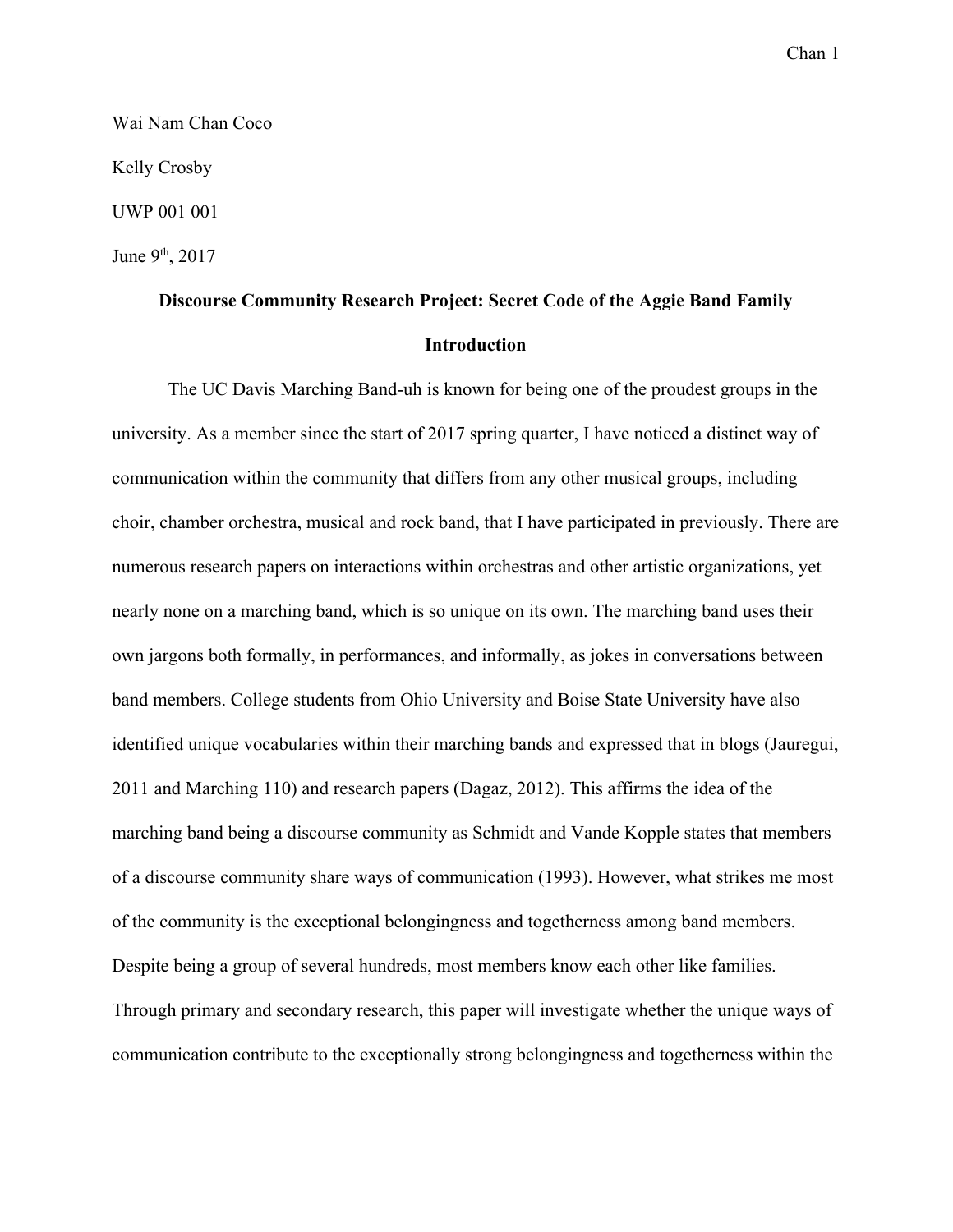UC Davis Marching Band-uh.

#### **Methodology**

In this research paper, I am using the UC Davis marching band-uh as a representation of marching band in general. As the band is such a huge group, consisting more than 250 active members, I chose to collect my data through surveys to get a more accurate representation of the entire community. I posted my survey on the UC Davis Marching Band-uh Facebook group, where members communicate through most of the time. The Facebook group includes both current and alumni members. There are more than 300 members in the group. However, they are not forced to do the survey. The objective of this survey is to confirm my observations on communications between members in the band.

The survey consists of six questions, two short answer questions and four multiple choice questions. The first question is about whether they enjoy being in the marching band community and the reason that they continue being part of it. This question is to have a general idea of what members feel about the band. The second question asks participants about the unique terminology among the community and some examples of the terms. This gives me a scope of lexicons that is commonly used. The four multiple choice questions are on whether the ways of communication used within the community are different from other communities and whether they contribute to the sense of belonging towards the band.

Being one of the members, I acted as a participant-observer in the UC Davis Marching Band rehearsals for this research. I observed how members communicate with each other during practice sections, which takes place every Monday evening. I recorded both verbal and nonverbal ways of communication between members.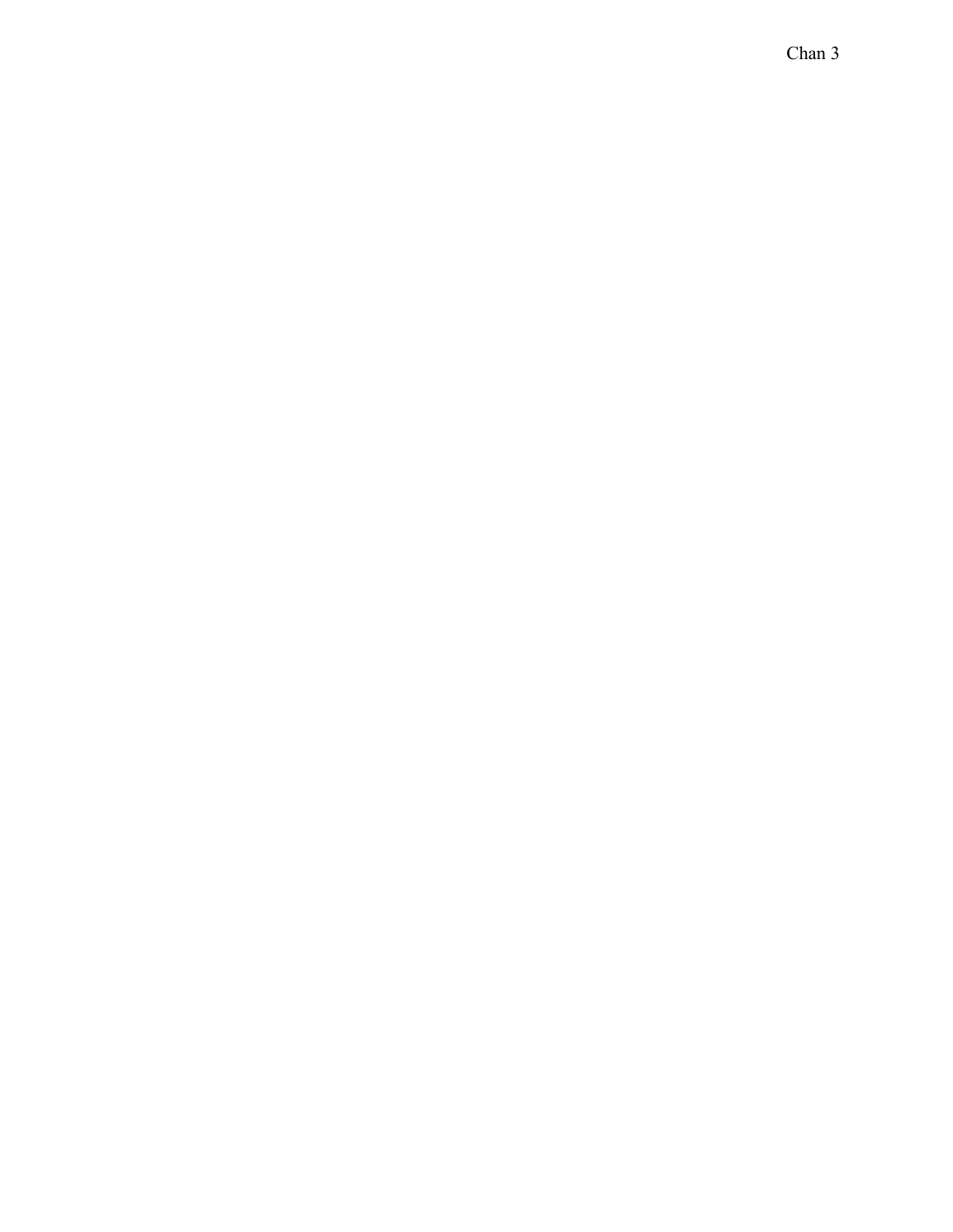# **Data Results**

In the period of two weeks, I received 34 responses from the survey that I posted on the UC Davis Marching Band-uh Facebook group. The following are the results that I accumulated.

In question 1, "Do you enjoy being in the marching band?", all the participants answered that they enjoy being in the marching band. Although there is a diverse set of reasons of them being in the band, the following are the most common reasons:

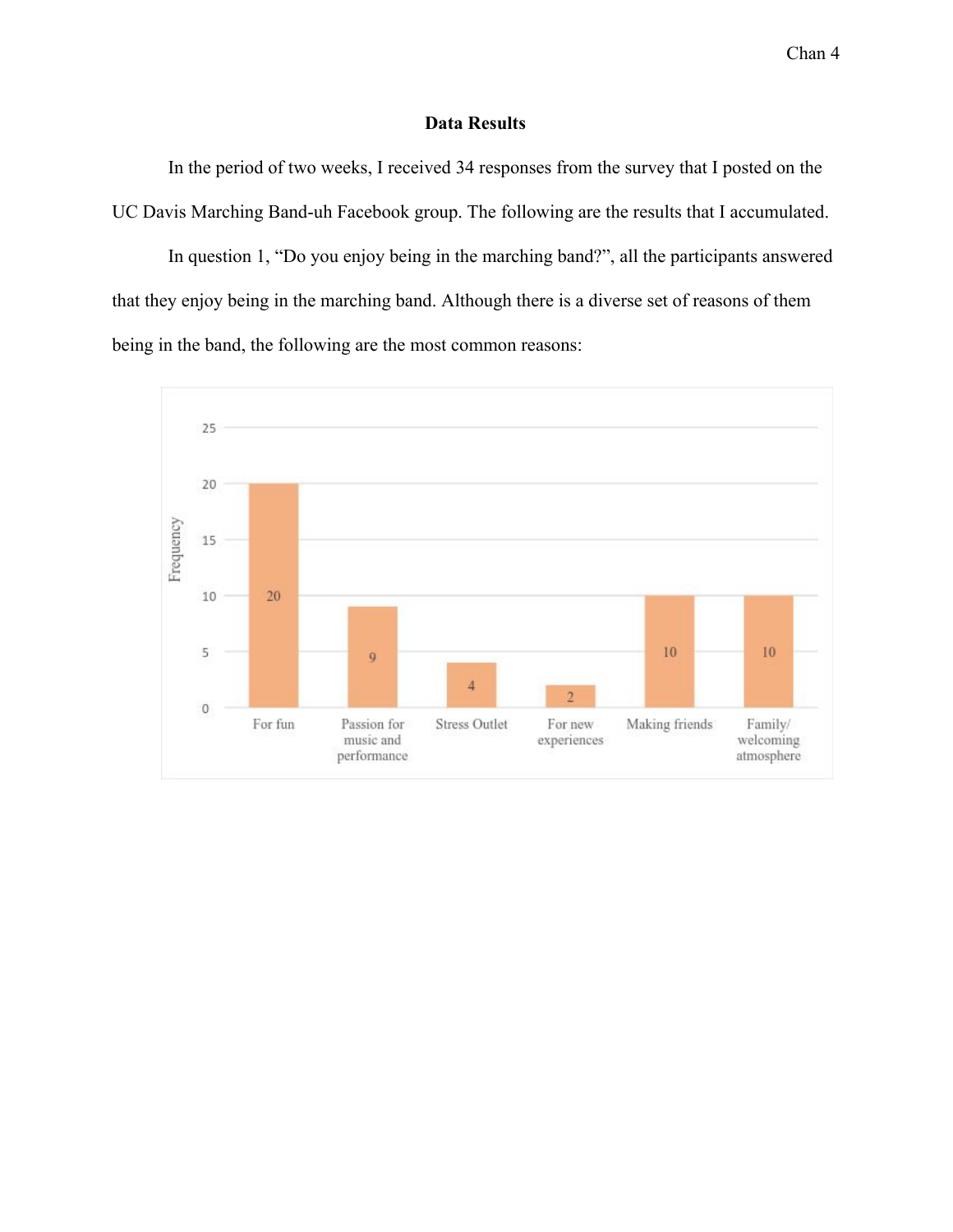

81.8% of the participants expressed that band members use a unique language to communicate. 18.2% of the participants who claimed that there is not probably because they are not aware that the terms they use within the community are actually unique. That is certainly reasonable because they have been using the words so long that they may not treat them as something special. Participants who have answered positively to this question also provided some examples. The following are the most mentioned words:

- Marching instructions steps, halfway points, pivots, harry hat, 8-5, etc.
- Music instructions top, cadence, etc.
- Event names gigs, barn, MNR, etc.
- Position names StuD, AssMan, AssDM, AssStuD, stale, etc.
- Uniform items mav, yackets, etc.
- Slangs can you do me, horn up, etc.

From my observation during the UC Davis Marching Band rehearsal, I noticed the frequent use of the technical lexicons mentioned above. The regular whole band meeting and section meeting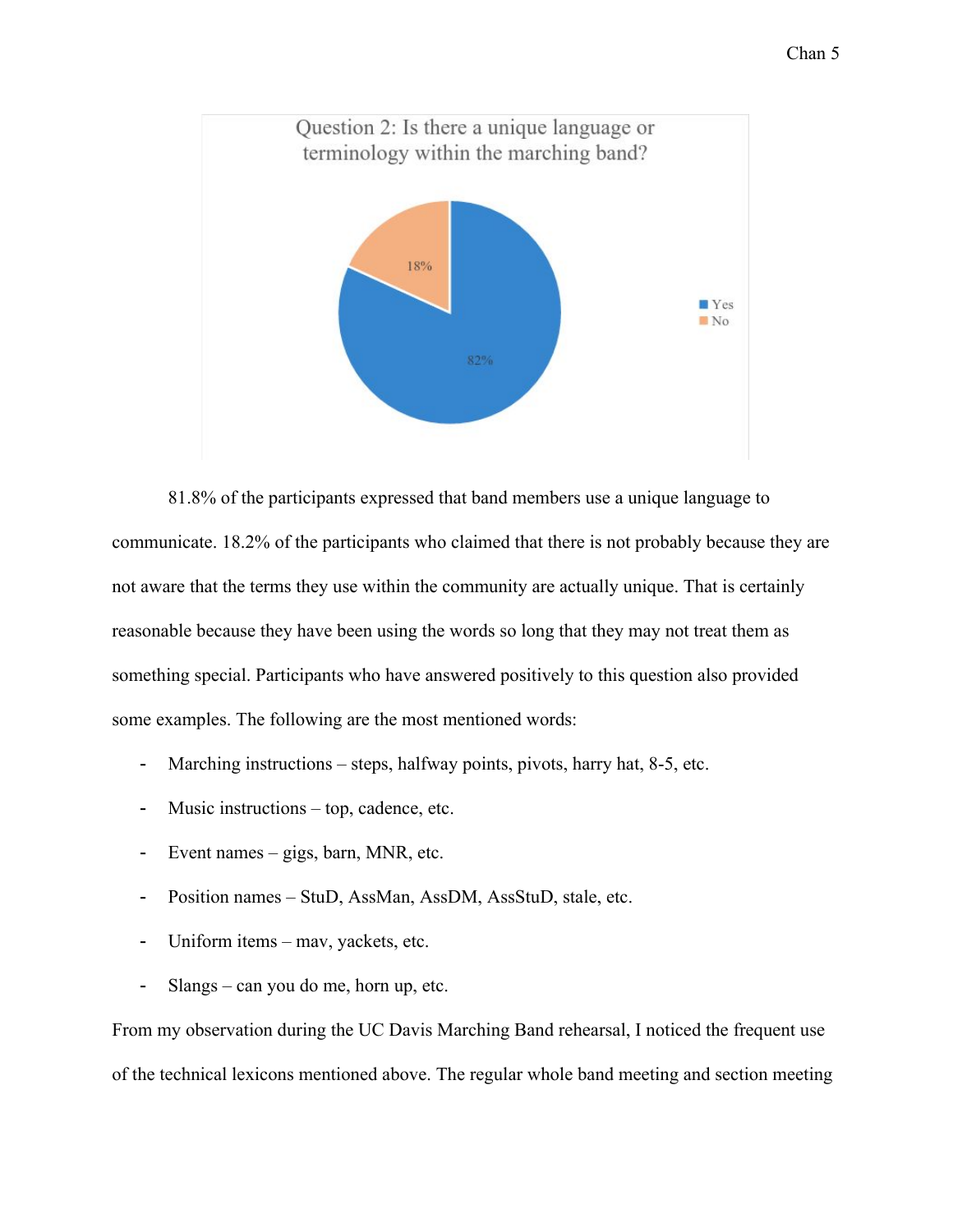are especially jargon-heavy because members are updated on upcoming events and uniform and equipment to prepare. When practicing the music and dance, technical words for marching and music are also often used.



Approximately half of the participants claim that they use dance and sounds to communicate. Although there is no data on how other groups communicate, this combination of gestures, dance and sound is certainly not commonly found in sports or academic groups. During practices, I felt that band members create a genuinely fun and welcoming atmosphere through playing their instruments joyfully and expressing themselves freely through random dance moves.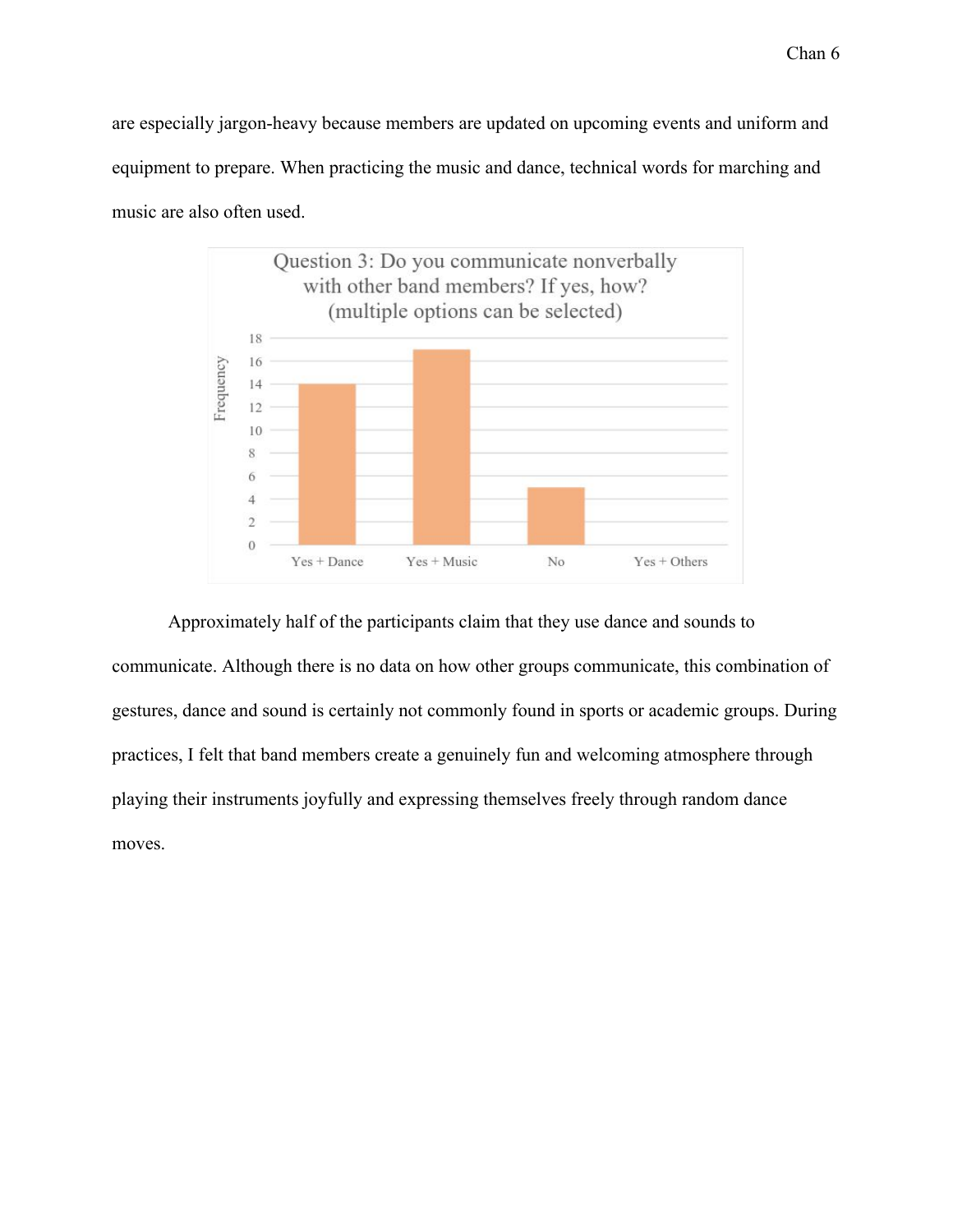

Around 70% of the participants firmly express that they communicate differently compared to other groups, whereas a quarter of the participants are not sure, but they still consider the possibility that the marching band has unique ways of communicating.



81.8% of the participants agree that they greater sense of belonging towards the band than any other groups. My observation during band rehearsals affirms this result. From their smiles and friendly interactions with other members, I can deduce that they really like being in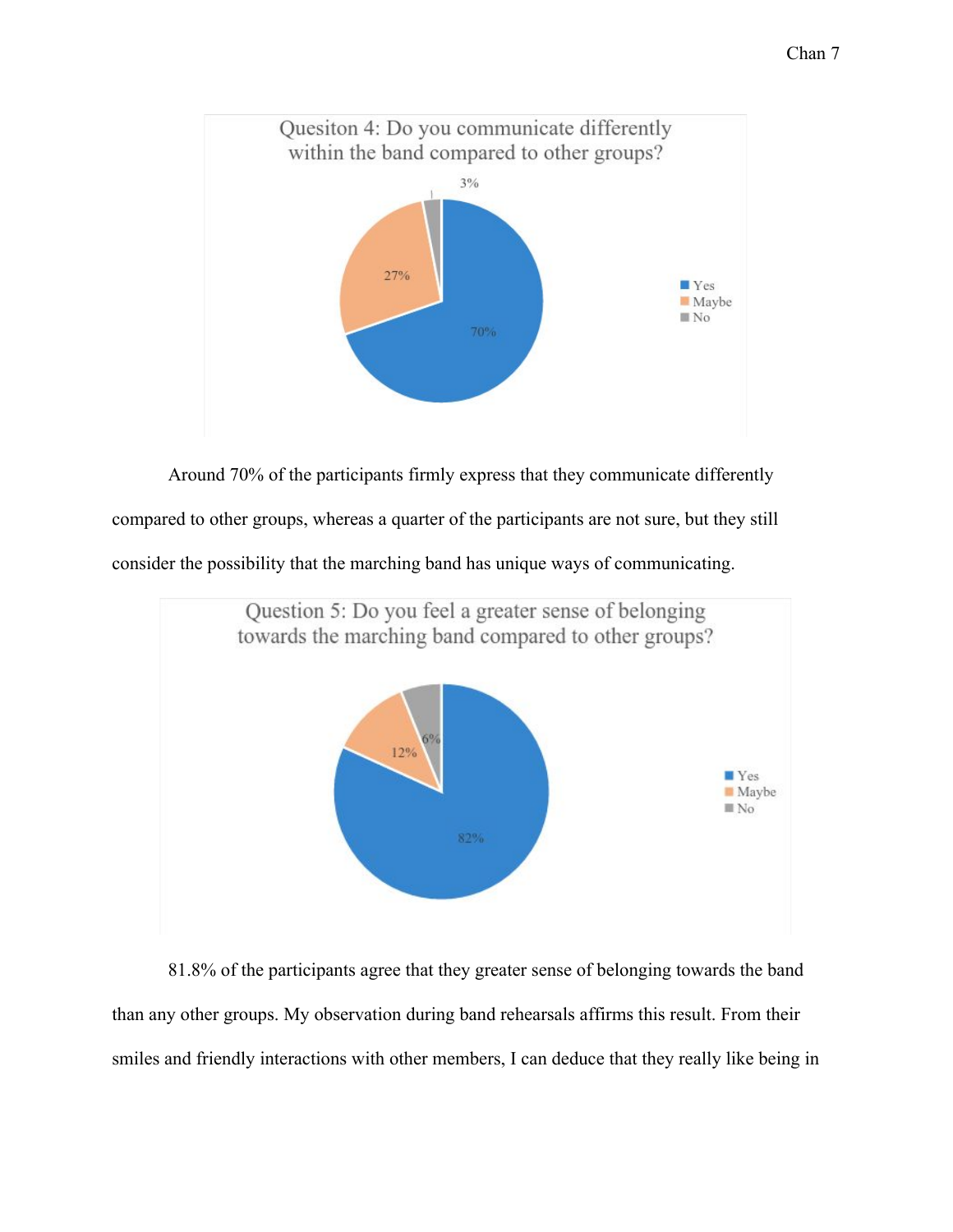this community.



I am aware that there are many factors that contributes to that sense of belonging, for example, the frequent bonding events and the same goal of having fun. The method of communication is such a natural thing that most people would not be aware of its contribution. Though, more than half of the participants claim that it does contribute to the belongingness, while 35.3% are unsure and only 11.8% reject the idea.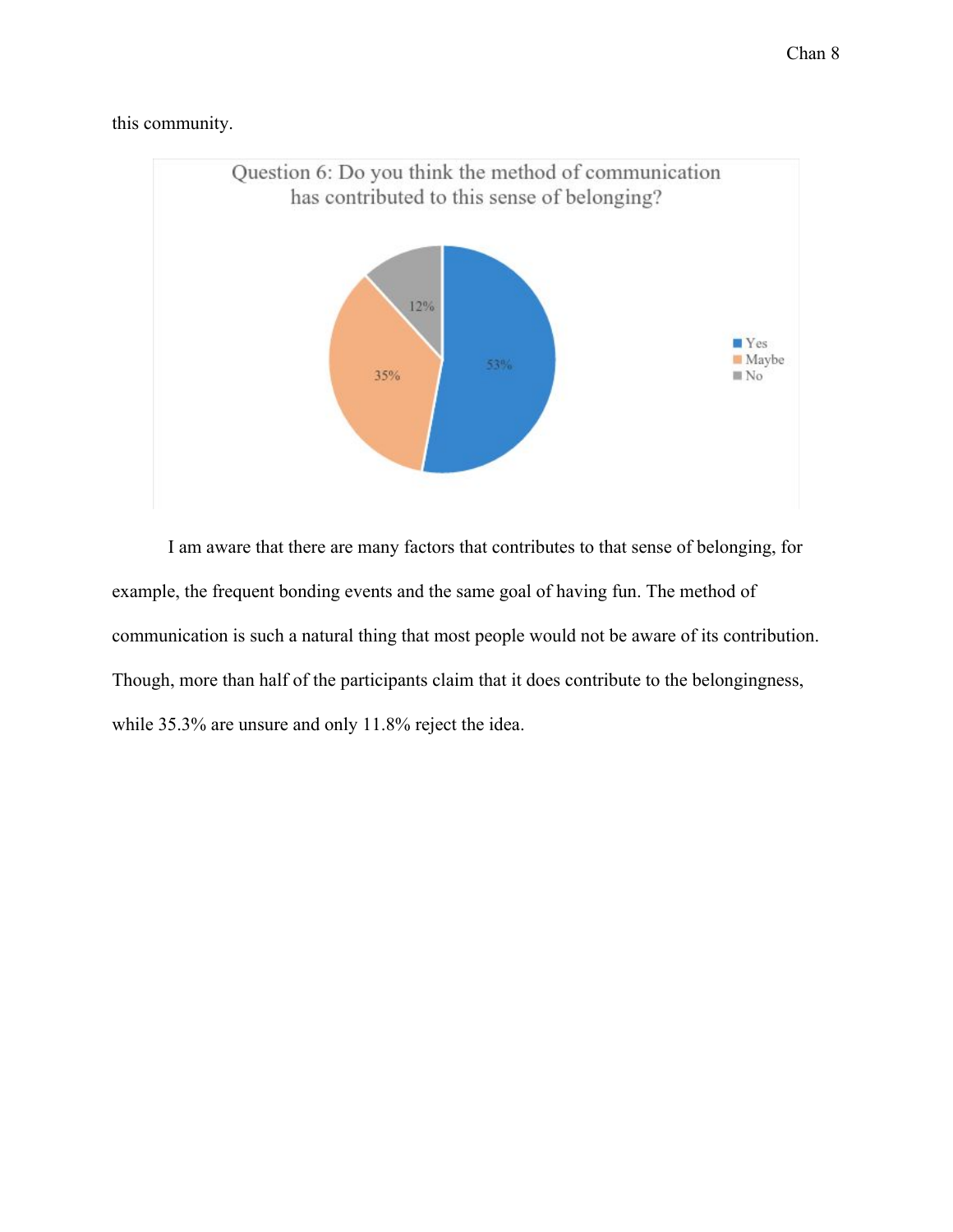# **Analysis/Discussion**

### **Verbal Communication**

#### Lexicon

According to the responses on question 2 in the survey, we can be sure that lexis exists in the UC Davis Marching Band-uh, despite not all the participants are aware of it. These lexicons can be divided into two groups: technical and general. Majority of the lexicons are used for directing the band in marching and music playing, while some are for positions in the band, uniform and equipment. The general lexicons are not official. It consists of slangs and jokes that are understood by band members, such as "Can you do me?" meaning "Can you zip me up?" and "horn up" meaning "get ready to play".

The existence of lexis is not only valid in the UC Davis Marching Band-uh, but also in other schools' marching bands, such as the marching band in Ramona High School and the Marching 110 of Ohio University. In Ramona High School's marching band, members also have these two different groups of lexicons. For the technical group, the percussion section of this marching band has invented a dialect known as "drumspeak". The drum players would refer to parts of the music by mimicking the sound of the drum.

*"Hey, Dylan, let's take it from measure 69."*

*"Is that where the snare drums go, 'diggida diggaga boom sh'kadat'?" "No, it's after the buzz roll. 'Spiggida-biggida bzzzzz chubzy chubzy boom sh'kadat."* (Jauregui, 2011)

This way of communication is likely not endemic to this marching band, but others in slight variations.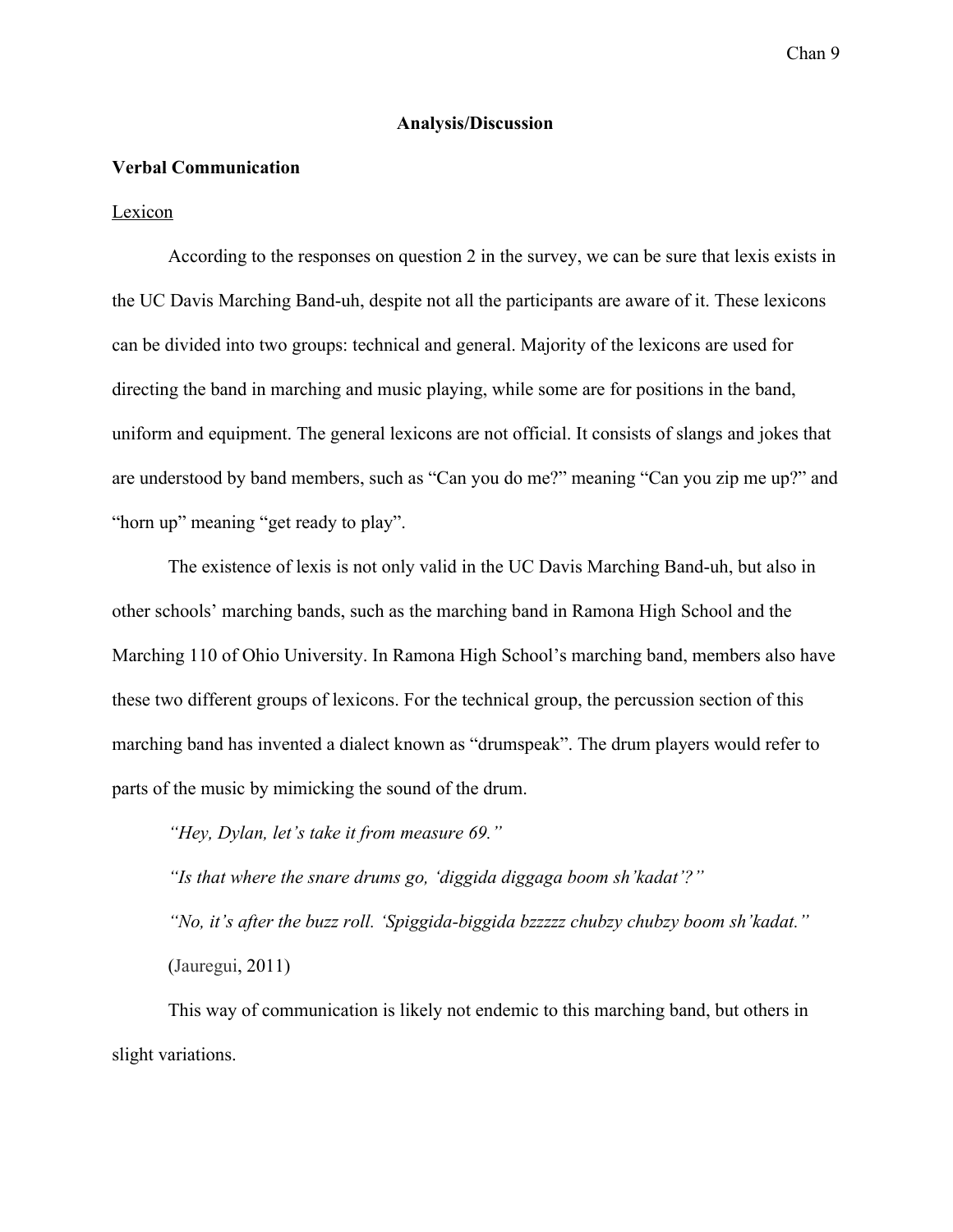As for the general group, members joke by referring to music jargons. For instance, "Wow, that laugh was just like an arpeggio!" and "I'm a fermata. Hold me." Terms like "arpeggio" and "fermata" may not be known to people who have not studied music. These unique jokes that are only understood between band members strengthen their bonds because their mutual understanding creates memories. On the other hand, these jokes would mean nothing between a band member and an outsider.

# Meetings

The UC Davis Marching Band-uh have practices every Monday 7pm to 9pm. Every time, there would be announcement time at 8pm. Staff from the management team would give everyone updates on events and reminders. Although there is a hierarchy structure in the band, there is no sense of authority in the communication between section leader or staff with other members. The regular updates make sure all members are on the same page; no one is left out. There is also a regular section meeting after that. After looking deeper into the community, I noticed that the marching band is not just a single discourse community but a collection of discourse communities formed by different instrument sections. Each section has their own bonding activities and traditions.

# **Nonverbal Communication:**

## Music

As most people would expect, music is one of the main ways of communication between performers and audiences. In fact, members also communicate with each other through music.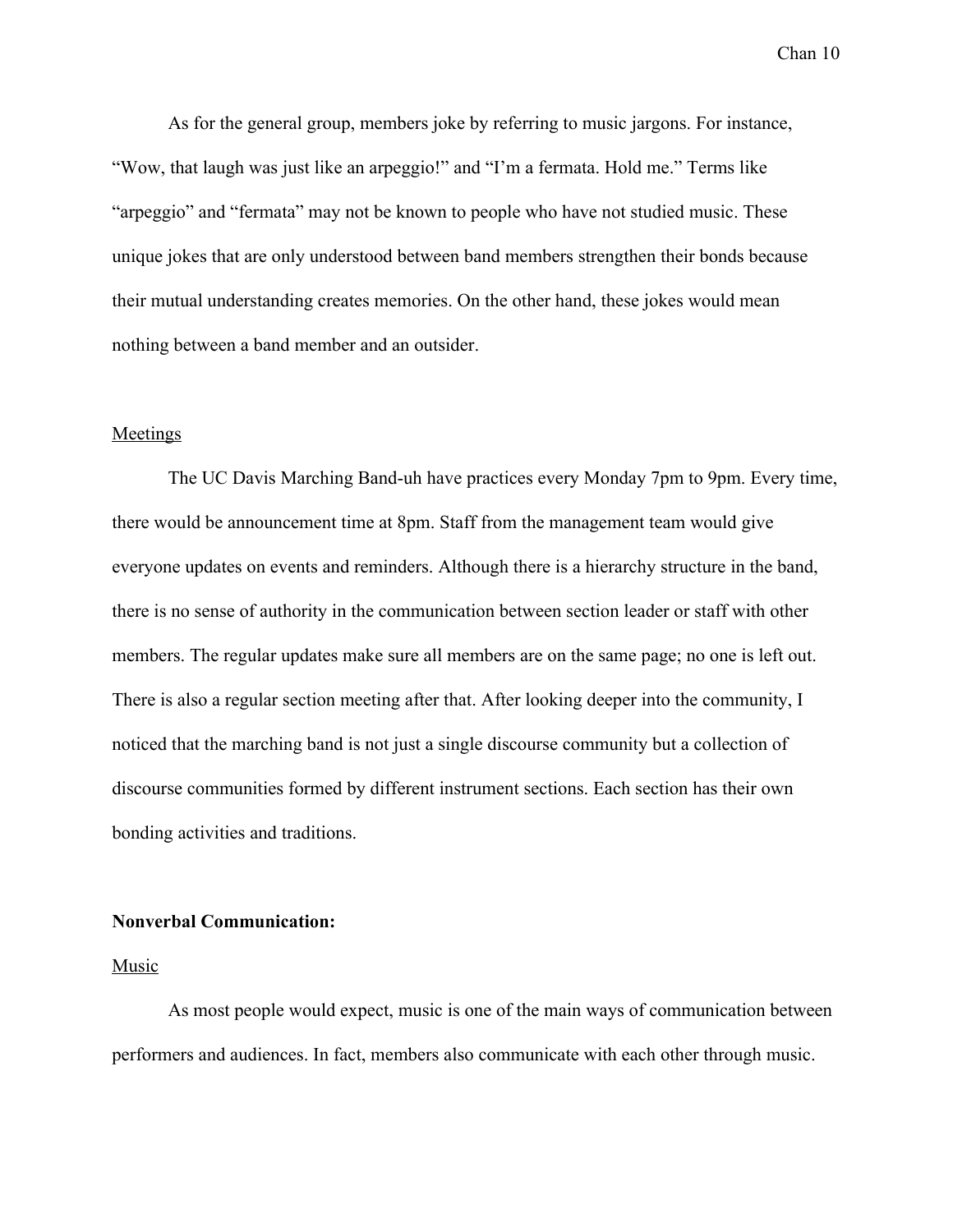Although they may not be delivering a particular message, they are naturally creating an atmosphere that is often fun and energizing. One participant mentioned that s/he enjoys being in the band because of the welcoming atmosphere, while many mentioned that the band is just like a family. All members work together as a group. There is no need to compete for being the loudest or the fastest, or else the music would be a mess. In the marching band, unity sometimes matters more than individuality. Members work together to produce a harmonious outcome.

In colleges, or even high schools, students are bombarded with competition - competing for higher grades, jobs and opportunities. One of the most mentioned reason that survey participants enjoy being in the band is for stress relief. This shows that the band displays a competition-free environment for the members. Every member has a guaranteed part, that they do not have to worry about being taken away from them. Even someone like me, who does not even know how to play the trumpet, is given a position in the community. This environment, formed by the welcoming and friendly communication between members through music, is different from academic groups, where there are often some underlying competitions. With the desire for such an accepting and family-like community, members feel deeply connected to the group.

### Dance

Dance is the other most well-known communication method in the marching band. Very similar to music, it creates that free-will atmosphere for members to express themselves. During practices, even if they are not required to dance while playing, members would still dance or do whatever movements they feel like doing. I often see members doing silly movements that I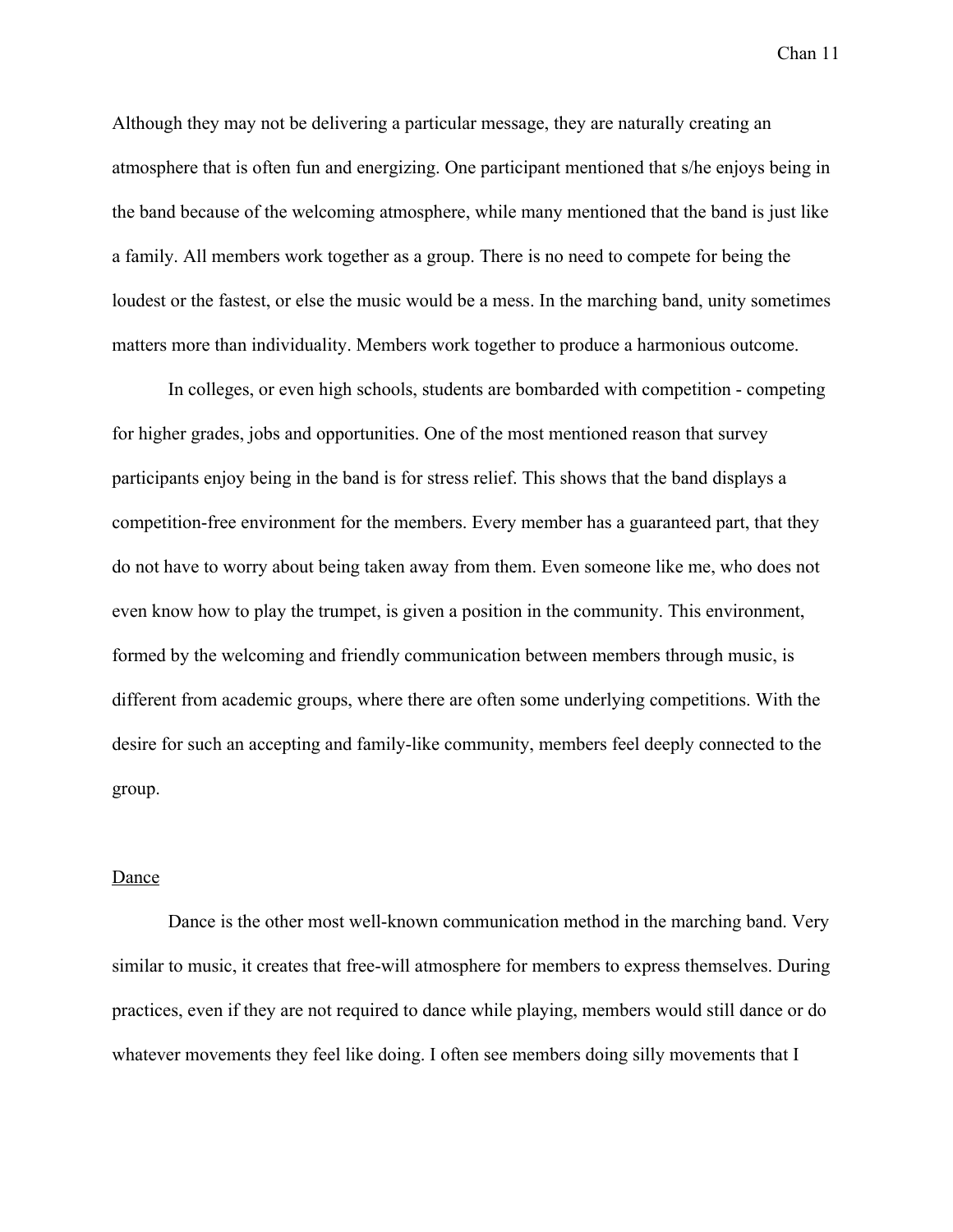would not see outside of the band room. Their dance moves tell others that they are having fun, which is a shared goal within the community. The constant communication and reminder of the goal of having fun unite the community. Despite the dance moves being hilarious, no one would judge one another. Some of the survey participants expressed that they could fully be themselves in the marching band. That was what I felt too. I do not have to endure the judgmental gazes from the public. In the article "Learning from the Band: Trust, Acceptance, and Self-Confidence", Dagaz (2012) interviewed Dalia who is participating in her high school's marching band. When Dalia shared her experience, she said that she used to be "grossly overweight and depressed." Her parents would always tell her that she could not dance and that she would only embarrass herself. However, Dalia still joined the marching band. Although she could not learn the dance moves as quickly as others, band members were very supportive. With tremendous effort and the help of others, she was able to dance freely and made it onto the varsity guard team successfully. She thanked her fellow band members and the directors for accepting and encouraging her. The marching band is a very special place where everyone can be themselves.

#### **Conclusion**

A marching band is a very tight-knit community that uses both verbal and nonverbal communication. The technical lexicons and general lexicons both help strengthening the togetherness among members. The regular announcement meetings prevent any band members being isolated or left ignorant of the community's progress. The non-verbal communication includes music and dance that create a warm and fun environment that allows members truly be who they are. Being free of competition makes members feel at home, thus have exceptionally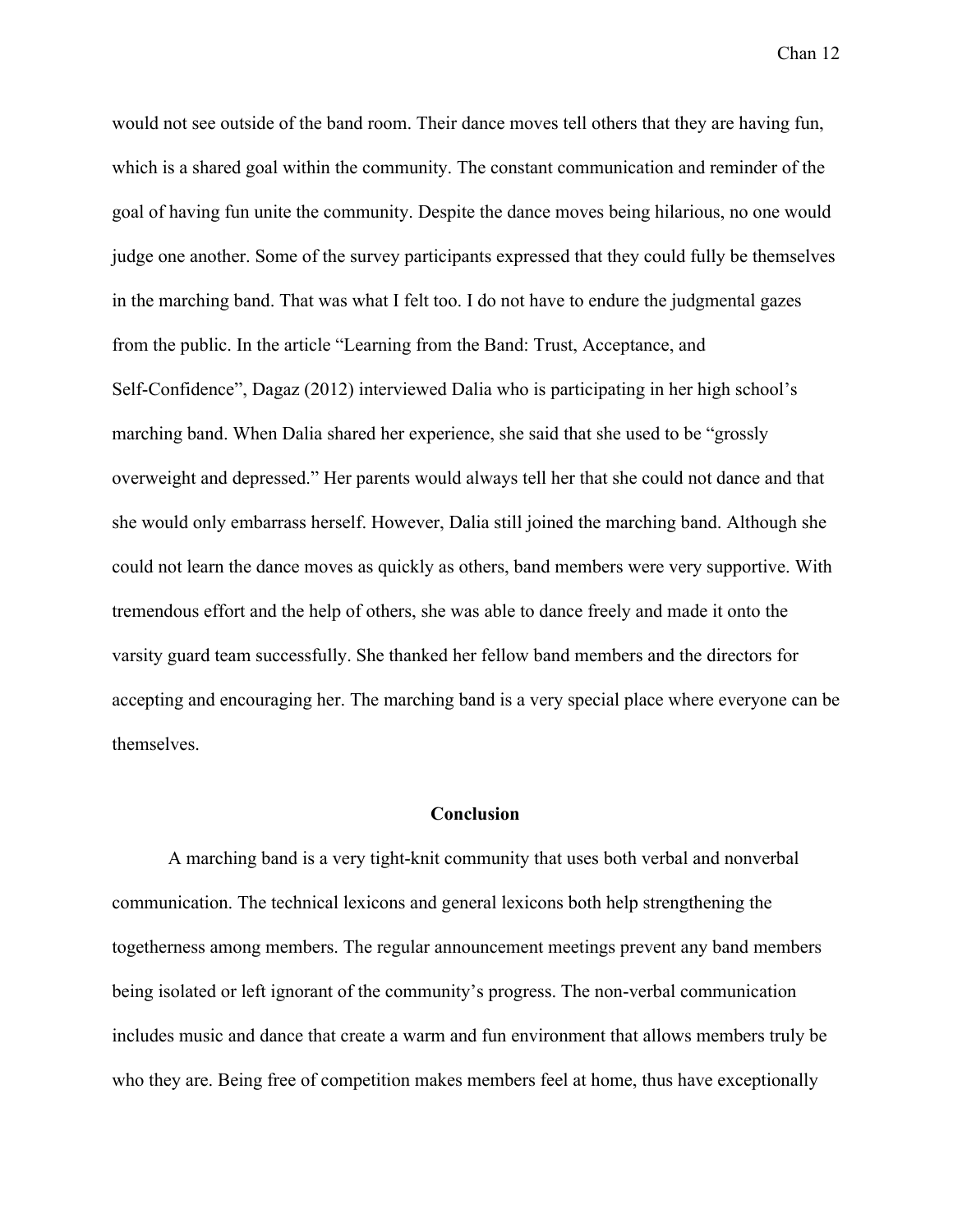strong sense of belonging towards the community. The marching band is a very successful discourse community that everyone should be proud of.